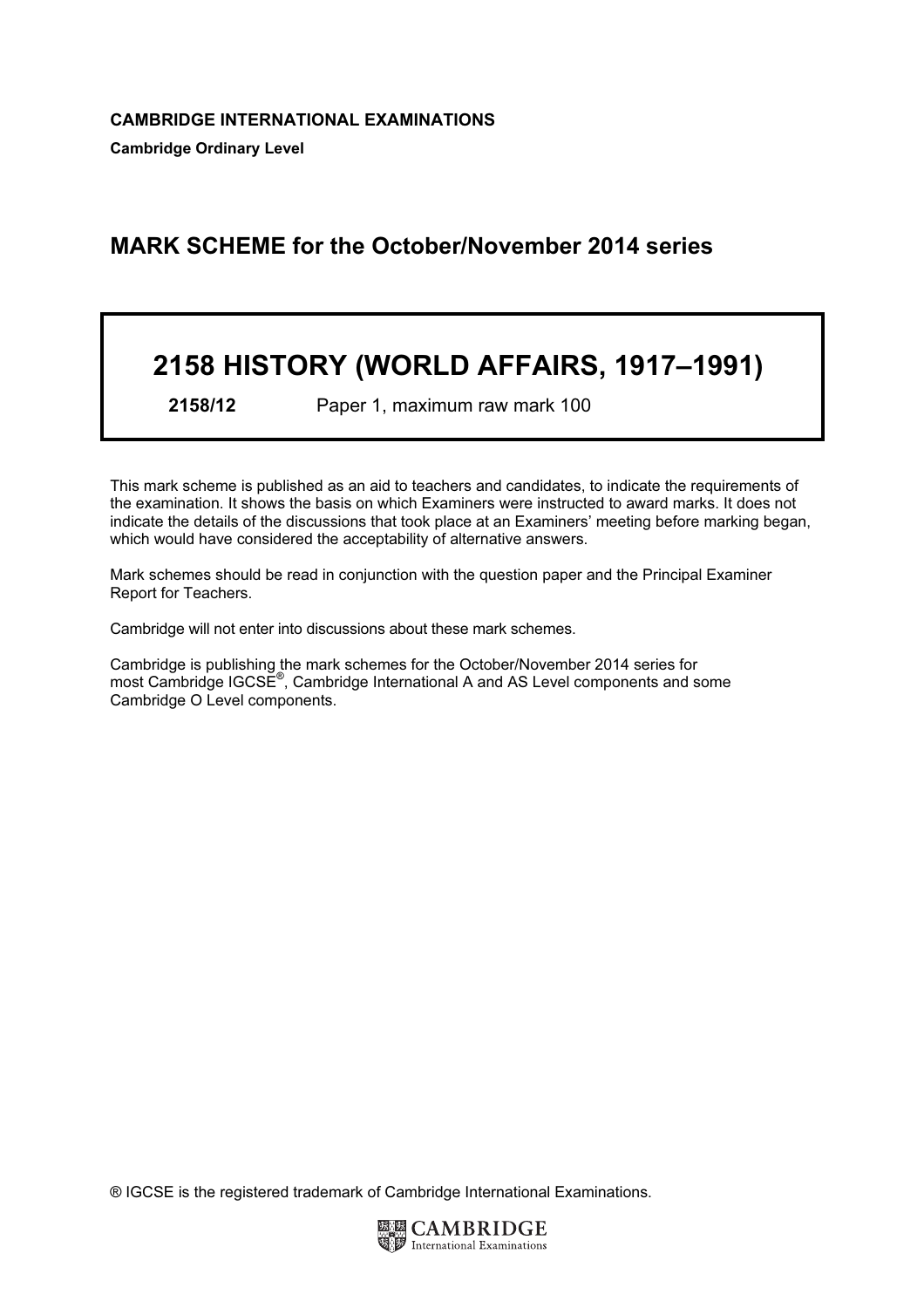| Page 2 | <b>Mark Scheme</b>                        | Syllabus | <b>Paper</b> |
|--------|-------------------------------------------|----------|--------------|
|        | Cambridge O Level - October/November 2014 | 2158     |              |

### Section A: International Relations and Developments

- 1 Narrative: A two-fold part. Note that frontiers in Europe are the concern of the question.
	- Analysis: The best answers will make roughly equal reference to both Germany and Austria. The case for 'weakened' is very strong, but there is another side to this question and those who make an effectively supported argument against the concept of weakening should be appropriately rewarded.
- 2 Narrative: Responses are likely to contain more material on 1936 and 1938–39 but should not be penalised for this. Note that the scope of the question is on Nazi foreign policy in Europe only.
	- Analysis: The most effective responses will strike a balance in their argument between Nazi Germany and other European powers. The policy of appeasement and the nature of Nazi aims should figure prominently.
- 3 Narrative: For high marks to be awarded answers should contain precise references to each of the chosen events and a purposeful integration into the context of the Second World War.
	- Analysis: The best responses will strike a balance by indicating relevant weaknesses in allied offensives and also recognising the strength of the German economy and Nazi control.
- 4 Narrative: A two-fold part. The best responses will describe each conflict in equal detail and use precise references to support their points.
	- Analysis: The most analytical responses may conclude that the reasons for US withdrawal from Vietnam lay both with the USA (in terms of policy and the impact within the US) and also in Vietnam.
- 5 Narrative: Responses should aim to achieve a fair balance across the years 1979–91 in discussing relations between the USA and USSR. The best answers are likely to indicate the variable nature of the relationship across the given timeframe.
	- Analysis: For marks in the higher range there should be reference to both US and Soviet statesmen, Reagan, Gorbachev and Bush in particular, as well as to events in Eastern Europe. Economic problems and considerations are also likely to feature in responses.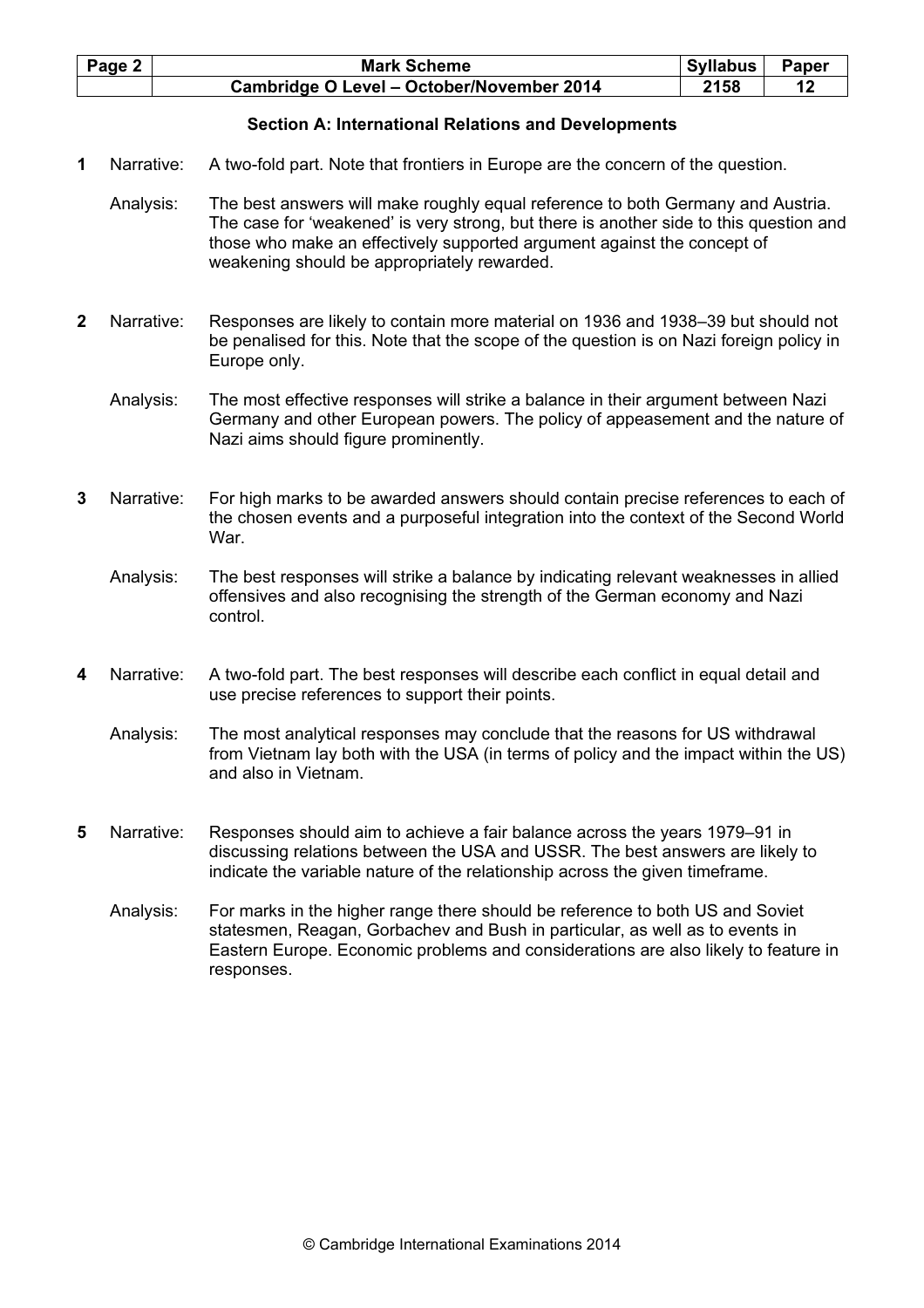| Page 3 | <b>Mark Scheme</b>                        | <b>Syllabus</b> | <b>Paper</b> |
|--------|-------------------------------------------|-----------------|--------------|
|        | Cambridge O Level - October/November 2014 | 2158            |              |

## Section B: Western Europe

- 6 Narrative: Note that the question is restricted to the 1920s although the most highly rewarded answers will achieve good coverage across the decade. Also the domestic focus of the question means discussion of foreign policy cannot be credited. The growth of Nazism must be related to the 1920s under Weimar to be relevant.
	- Analysis: Arguments are likely to be more focused on the idea of 'success' and responses should not be excessively penalised if they give low priority to arguing that Germany did not succeed in foreign affairs during the 1920s.
- 7 Narrative: The best responses will achieve a broad range across the years 1925–40 and with attention to economic developments as well as features of control. The question is limited to domestic issues.
	- Analysis: Reserve marks in the higher range for those who address the 'how true' element of the question by balancing advantages as well as disadvantages. The question is restricted to the 1930s and both foreign and domestic issues have relevance.
- 8 Narrative: The best responses will balance informed comment on the social divisions of the early 1930s with the events that led to the outbreak of war in July 1936.
	- Analysis: Those responses which consider a range of issues and focus purposefully on such factors as external help and Nationalist strategies and leadership, are likely to be most highly rewarded.
- 9 Either (a)
	- Narrative: It is likely that most responses will begin with the events of August 1931. For the highest marks to be awarded there should be references to the part played by all three major parties in the 1930s.
	- Analysis: The focus here should be specifically on explanation. Marks in the higher range should be reserved for those who sustain their argument throughout the 1930s.
	- Or (b)
	- Narrative: Reserve up to 4 marks for the period before Thatcher became prime minister. While the emphasis is likely to be more on domestic than foreign issues, high marks should be reserved for those who deal relevantly with both.
	- Analysis: Marks in the higher range should be reserved for those who both clearly define the 'criticisms' and critically address the justification for them.
- 10 Narrative: A two-fold part: the Fourth Republic in the years 1946–58 and the Fifth Republic in the years 1958–69. A well rounded answer will have references to foreign and colonial affairs as well as to domestic issues.
	- Analysis: Marks in the higher range should be reserved for those who address the 'how far' element, for instance balancing the closeness of links with Germany against the dislike of British entry.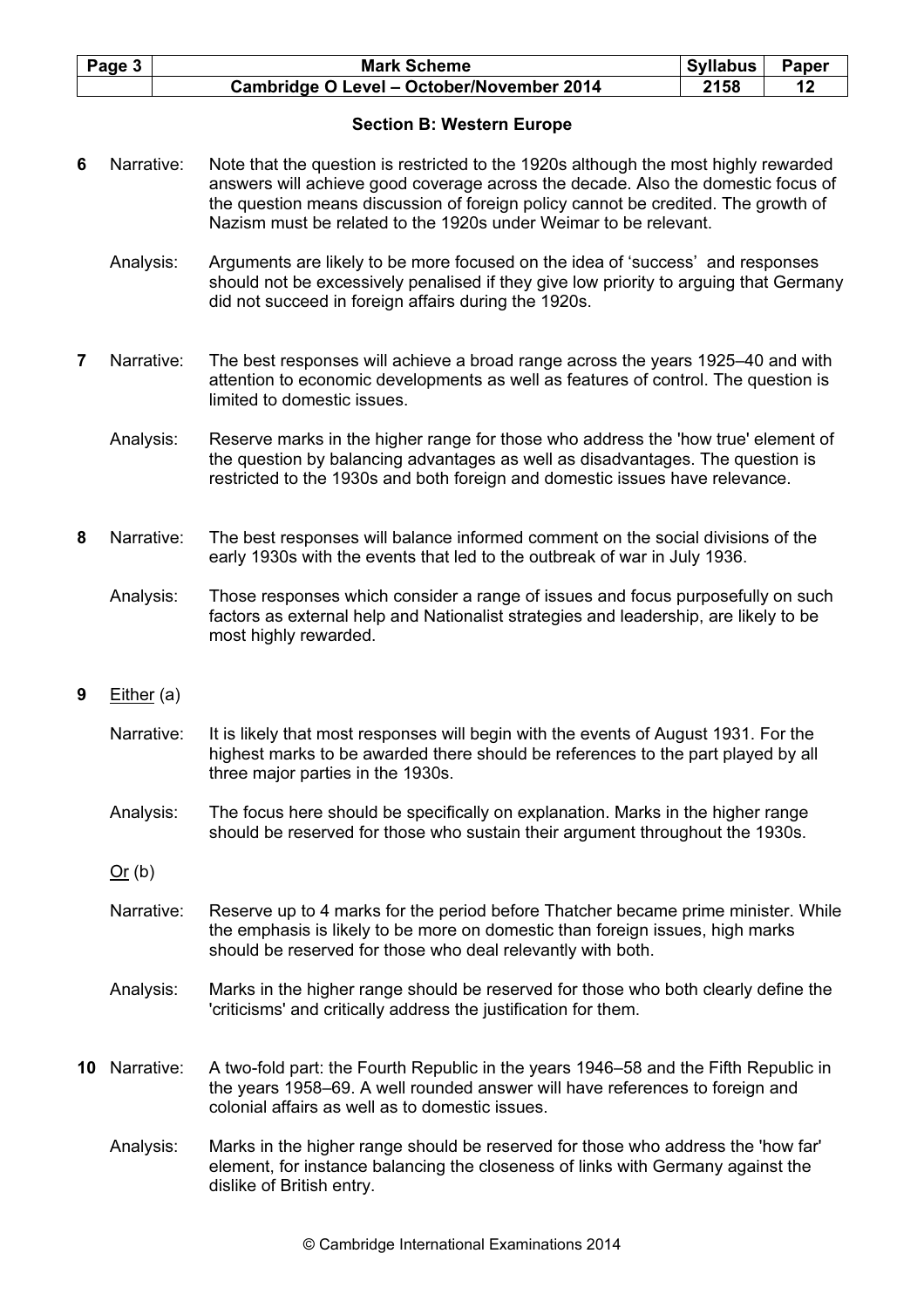| Page 4 | <b>Mark Scheme</b>                               | <b>Syllabus</b> | Paper |
|--------|--------------------------------------------------|-----------------|-------|
|        | <b>Cambridge O Level - October/November 2014</b> | 2158            |       |

# Section C: The Americas

- 11 Narrative: A three-fold part. In (b) it is not necessary for responses to reproduce all the Fourteen Points.
	- Analysis: The best responses will bring precise references to bear on the demise of the Democrats under Wilson and the increasing confidence of the Republican Party.
- 12 Narrative: A two-fold part. The award of high marks will require a wide range and precise references in both parts. Note that in  $(b)$  the focus is on the improvement of the 'quality of life' of the American people and not a general survey of the policies of the New Deal.
	- Analysis: Reserve marks in the higher range for those who focus effectively on the 'why' of the question and the underlying element of the popularity of FDR's domestic policies as opposed to his foreign policies.
- 13 Narrative: The best responses will achieve a good balance across the years 1948–54 and make accurate references to the approaches of people such as Hiss, the Rosenbergs and, more especially, McCarthy in the early 1950s.
	- Analysis: Responses might identify a range of factors from outside and within the USA. There may be more emphasis on the impact of the Cold War than on internal politics.
- 14 Narrative: Balanced references to both domestic and foreign policies in the years 1960–63, as well as precise attention to the two given factors, will be evident in the best answers.

 Analysis: Answers should contain references to both domestic and foreign policies. For marks in the higher range there should be some attempt to balance his achievements within the generalised concept of a great US president.

# 15 Either (a)

- Narrative: A two-fold part. The best answers will show clear understanding of their chosen individuals in the context of the 'history of Latin America'.
- Analysis: The reaction to all of the politicians in the first part was mixed within the USA and high marks should be reserved for those who purposefully indicate the 'extent' of their popularity.
- $Or (b)$
- Narrative: Responses should aim to achieve a balance between the 'background to' and 'events of' the invasion.
- Analysis: Marks in the higher range should be reserved for those responses which balance Argentinian and British reactions as well as measuring the justification for them.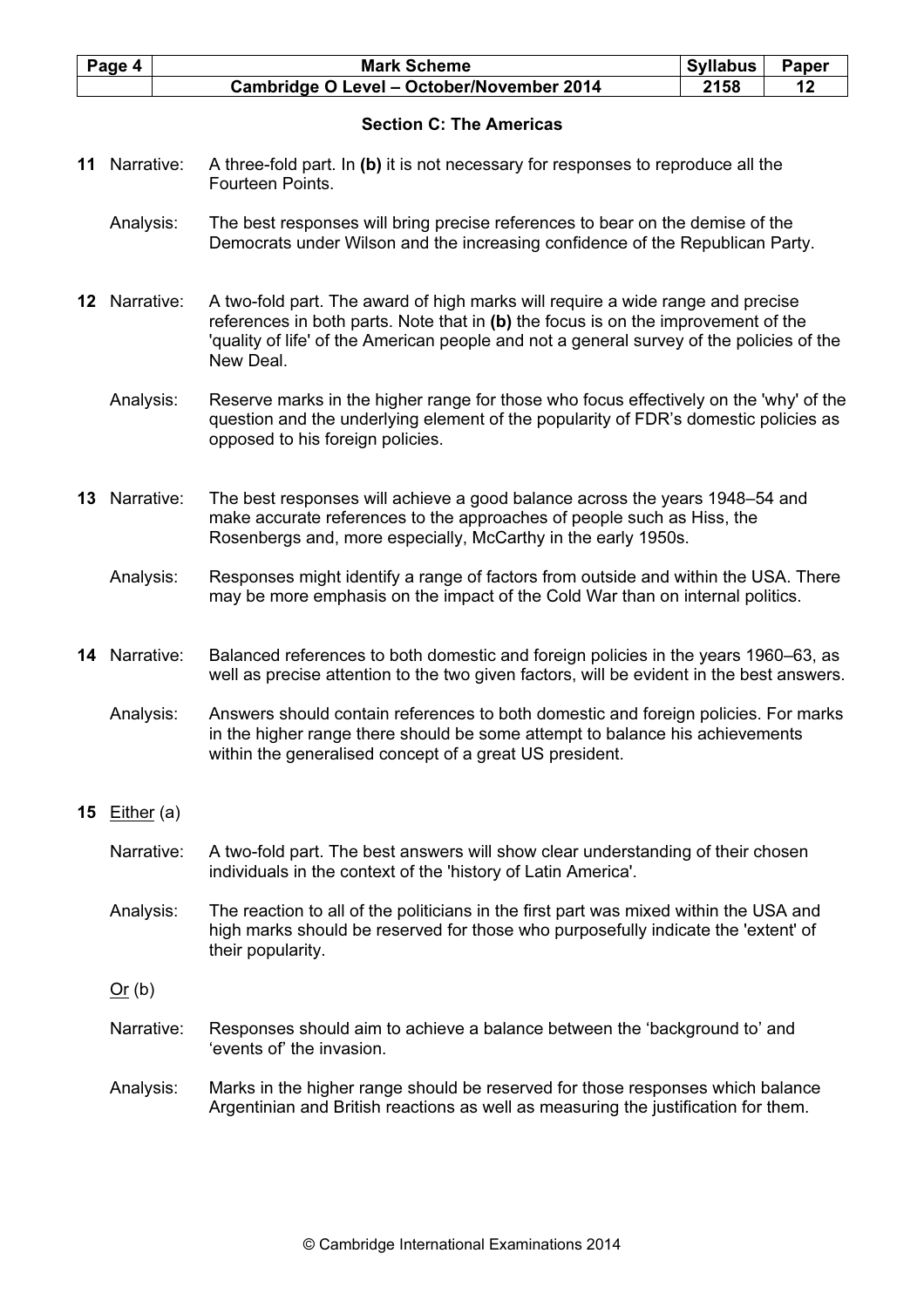| Page 5 | <b>Mark Scheme</b>                        | <b>Syllabus</b> | Paper |
|--------|-------------------------------------------|-----------------|-------|
|        | Cambridge O Level - October/November 2014 | 2158            |       |

## Section D: The Soviet Union and Eastern Europe

- 16 Narrative: Reserve 2 marks in each of (a) and (b) for background directly related to each of the named revolutions.
	- Analysis: Marks in the higher range should be reserved for those who focus on explanation of both the 'triumph' and the 'failure' contained in the question.
- 17 Narrative: A three-fold part. Some description of the background to the introduction of each of the features can be permitted.
	- Analysis: The best responses will establish a clear focus on the 'ruthless' nature of the Soviet regime during the 1930s. This is likely to involve references to the NKVD and the gulags. Social policies, such as increased opportunities in education, might be used as a balancing factor.
- 18 Narrative: To achieve high marks answers should contain detailed references to each of the chosen features of foreign policy.
	- Analysis: To be most highly rewarded responses should be balanced and offer accurate references to the 1980s. Establishing a clear focus on reasons for changes in foreign policy during the decade will also be important.
- 19 Narrative: For high marks responses should cover a range of Khrushchev's domestic policies in the years 1956–64.
	- Analysis: Those responses which balance the ways in which foreign policy both assisted and hindered good international relations in the Khrushchev years will be most highly rewarded.
- 20 Narrative: It should be noted that the timeframe for part (a) is restricted while parts (b) and (c) are more broadly based.
	- Analysis: Responses may need to consider earlier efforts to throw off Soviet dominance and offer some indication of why those attempts failed. However it would be acceptable for the bulk of the answer to be based in events of the late 1980s.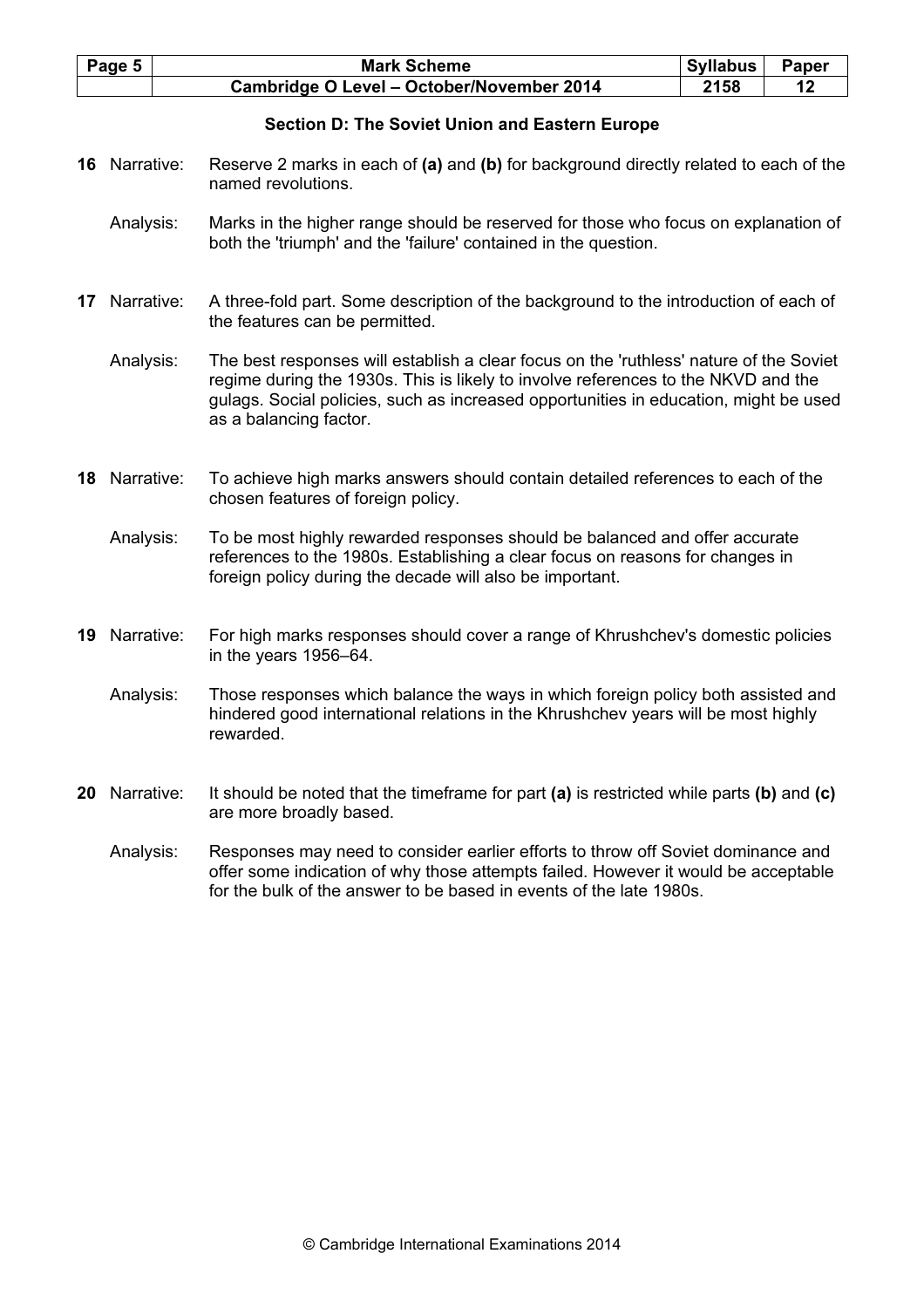| Page 6 | <b>Mark Scheme</b>                               | <b>Syllabus</b> | Paper |
|--------|--------------------------------------------------|-----------------|-------|
|        | <b>Cambridge O Level - October/November 2014</b> | 2158            |       |

# Section E: Africa and the Middle East

- 21 Narrative: For each of the chosen elements responses should show good integration into the 'history of Palestine'.
	- Analysis: There should be a specific focus on the importance of the 1948–49 war and its outcomes for the Middle East. The best responses are likely to consider a range of reasons.
- 22 Narrative: The best responses will bring precise information to bear, largely on domestic issues in (a) and foreign issues in (b). The scope of well-rewarded answers should be appropriately balanced across nearly two decades of rule by Nasser.
	- Analysis: The focus needs to be on reasons for declining popularity and responses are likely to focus largely on the failure of domestic and foreign initiatives towards the end of Nasser's time in power.
- 23 Narrative: The highest marks will be awarded to those responses which offer a balanced and informed survey in describing the movement for independence, and detailed references in discussing the effects on France.
	- Analysis: Responses might consider the French colonies in Africa and mandates in the Middle East. The best answers will have a clear focus on reasons for the relative ease in becoming independent.
- 24 Narrative: Responses should aim to address gaining independence and the subsequent rule of each leader in equal detail.
	- Analysis: There is a stronger case for the former colonial powers helping in parts (a) and (c) and hindering in (b). The best responses will have a clear focus on the role of the former colonial powers and will address the 'how far' element of the question.
- 25 Narrative: It is likely that the main part of answers will deal with the apartheid years, but to be effectively balanced they should also deal with the years when apartheid was in retreat. The best answers will make specific references.
	- Analysis: The best responses will consider the reasons for the introduction of reforms, both from within and outside South Africa.